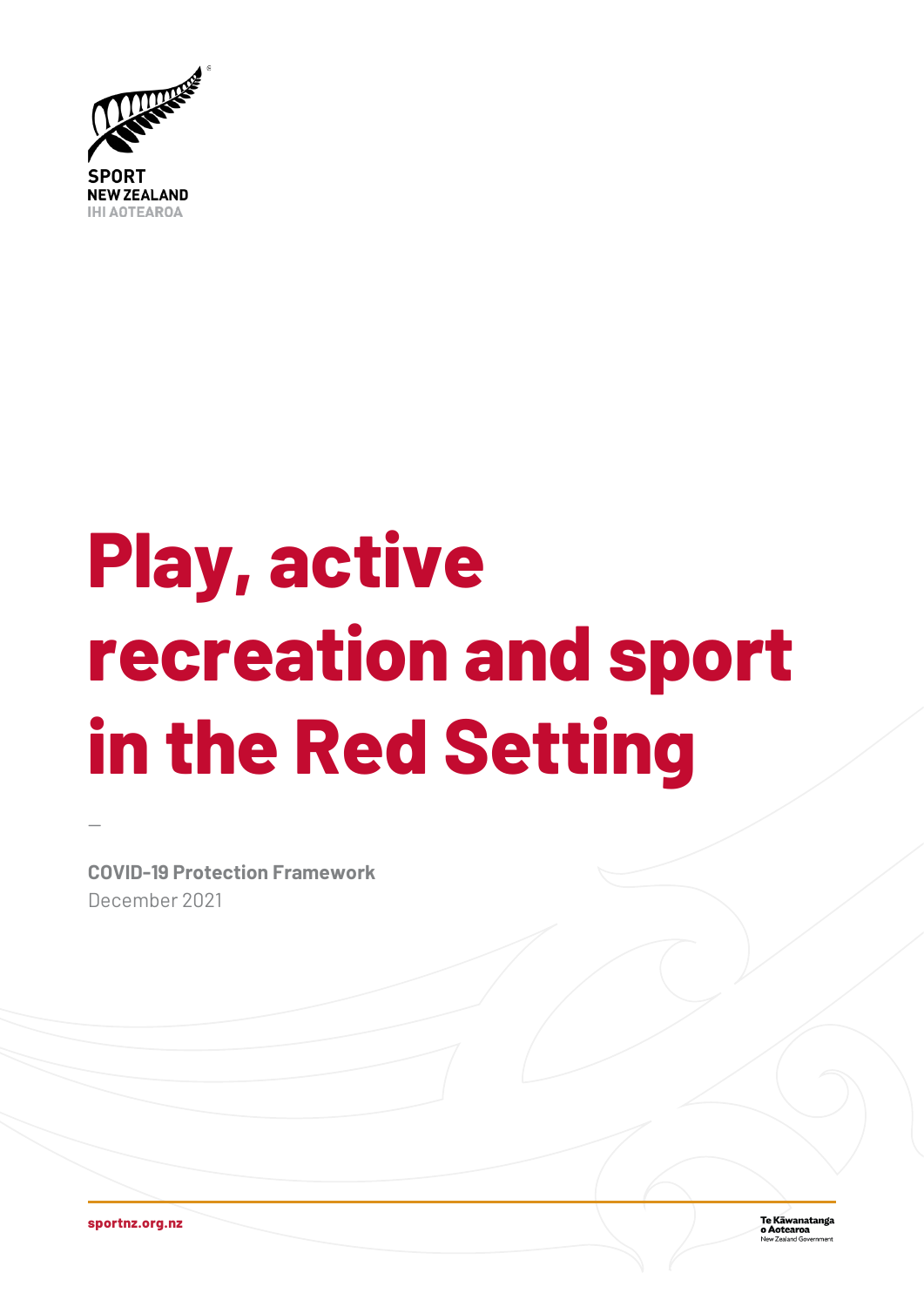## **1. Introduction**

Your Setting will depend on where you are in New Zealand. The current Setting for your region can be found on the [COVID-19 website.](https://covid19.govt.nz/traffic-lights/traffic-light-map/)

At **Red**, action is needed to protect at-risk people and protect our health system from an unsustainable number of hospitalisations.

Contact tracing, good hygiene and sanitation, and home isolation will continue as key tools to minimise the spread of the virus.

Localised lockdowns may be considered if there is a rapid growth in cases.

#### **Mandatory activities at Red**

- Record keeping and COVID-19 Tracer App scanning is required to ensure contact tracing can take place. This includes indoor and outdoor locations.
- Face coverings are mandatory on flights, public transport, in taxis, retail, some education settings, and public facilities (like council-owned facilities). Face coverings are encouraged whenever you leave the house.
- As always, you should stay home if you are unwell and call your doctor or Healthline on 0800 358 5433 for advice about getting tested.

#### **Key aspects for sport, recreation and play at Red**

School sport and recreation is subject to the same criteria as outlined in these guidelines, with the exception of curriculum-based activities held on school grounds, during school time, with no external personnel (for example other students, coaches/officials, or event deliverers). As schools are not subject to Gatherings rules, these activities can proceed with requirements set by schools.

Multiple gatherings of sport and recreation can take place at the same location if the groups always remain separated. For example, there can be multiple games of touch rugby on a field if each of the gatherings remain separated within their owned defined spaces.

- $\circ$  A defined space indoors is: a single space divided from other spaces by walls (temporary or permanent) that does not share direct airflow with another indoor space
- o A defined space outdoors is: a single space divided from other spaces by walls (temporary or permanent) OR a space where all people are separated by at least two metres from other people outside that space.

This means that for outdoor locations and venues, it may be easy for spectators to be contained as a separate gathering away from players, coaches and participants.

There are no requirements for physical distancing while playing, participating or spectating at any level of the Covid-19 Protection Framework – Green, Orange and Red. This means that contact sports can take place and you do not need to wear a mask when taking part.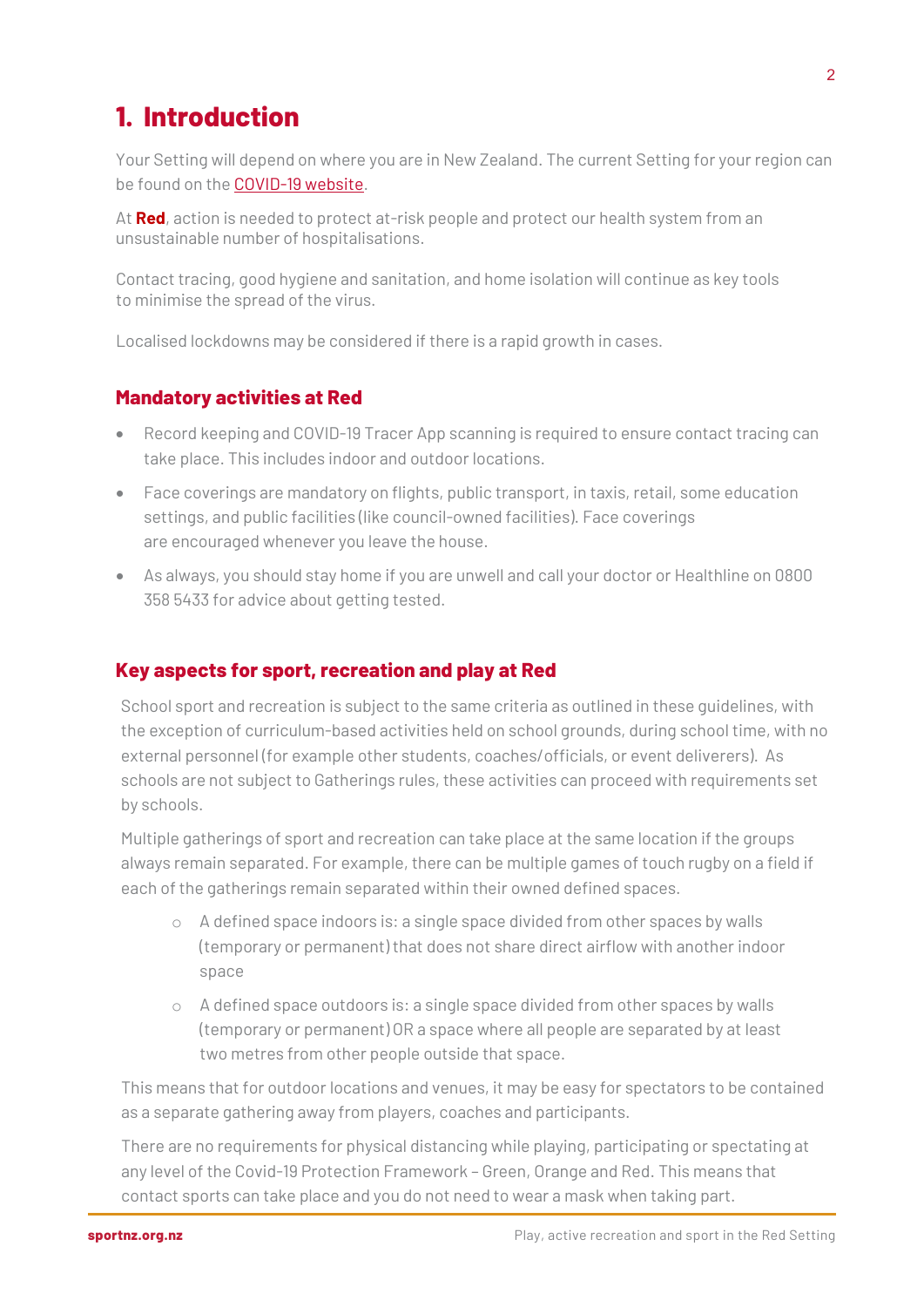At **Red**, public facilities (like council-owned swimming pools and indoor recreation centres) have their own set of rules and can open with capacity limits. The capacity limit is determined by how many people can fit based on the size of the facility and allowing 1 m2 per person. They can choose to check vaccine passes. However, if a public facility is hired for exclusive use, then the rules that generally apply to public facilities no longer apply. They must instead follow the rules for Events and Gatherings, which are subject to capacity limits based on allowing 1 m2 per person and a total number of people. Local councils are able to set policies to require vaccination passes at their premises if they wish. More information about Gatherings and the capacity limits are provided below. More information about the rules that specifically apply to public facilities can be found on MBIE's [website.](https://www.business.govt.nz/covid-19/covid-19-protection-framework/public-facilities/)

It is okay for multiple gatherings in defined spaces to use the same entrances and share toilets/changing facilities so long as the risks of intermingling groups is limited as far as possible. Organisations will need to communicate this with visitors or users of their facilities. Queuing or congregating should not take place in common areas. Masks should be worn in common areas or facilities accessed by gatherings (like shared toilets).

### **Key principles of COVID-19 Vaccination Passes**

- Businesses and organisations can choose to legally require visitors or customers, participants and supporters to show evidence that they have received two COVID-19 vaccinations through vaccination passes. This will allow them to operate more freely.
- Requiring vaccine passes does not remove the need for contact tracing.
- If a business, event or organisation does not wish to request proof of vaccination, they will have to operate inside more strict limits on capacity and space requirements.
- Groups of people that may contain vaccinated and unvaccinated people should be treated as if all participants were unvaccinated. Capacity limits include children and those who are unable to be vaccinated. However, the presence of children who are not old enough to be vaccinated does not trigger the application of unvaccinated capacity limits.
- Businesses and services may switch between requiring vaccination passes for some activities and not for others, provided that the groups are kept separated from each other and the premise/space is cleaned between groups.
- Where applicable, assuming vaccine passes are checked at a gathering, then:
	- o organisers should seek confirmation from individual participants or team managers that they have a current pass wherever practicable.
	- o spectators entering a space where vaccine passes are mandated should receive clear communication that vaccine passes are required, with checking taking place as best as is practical.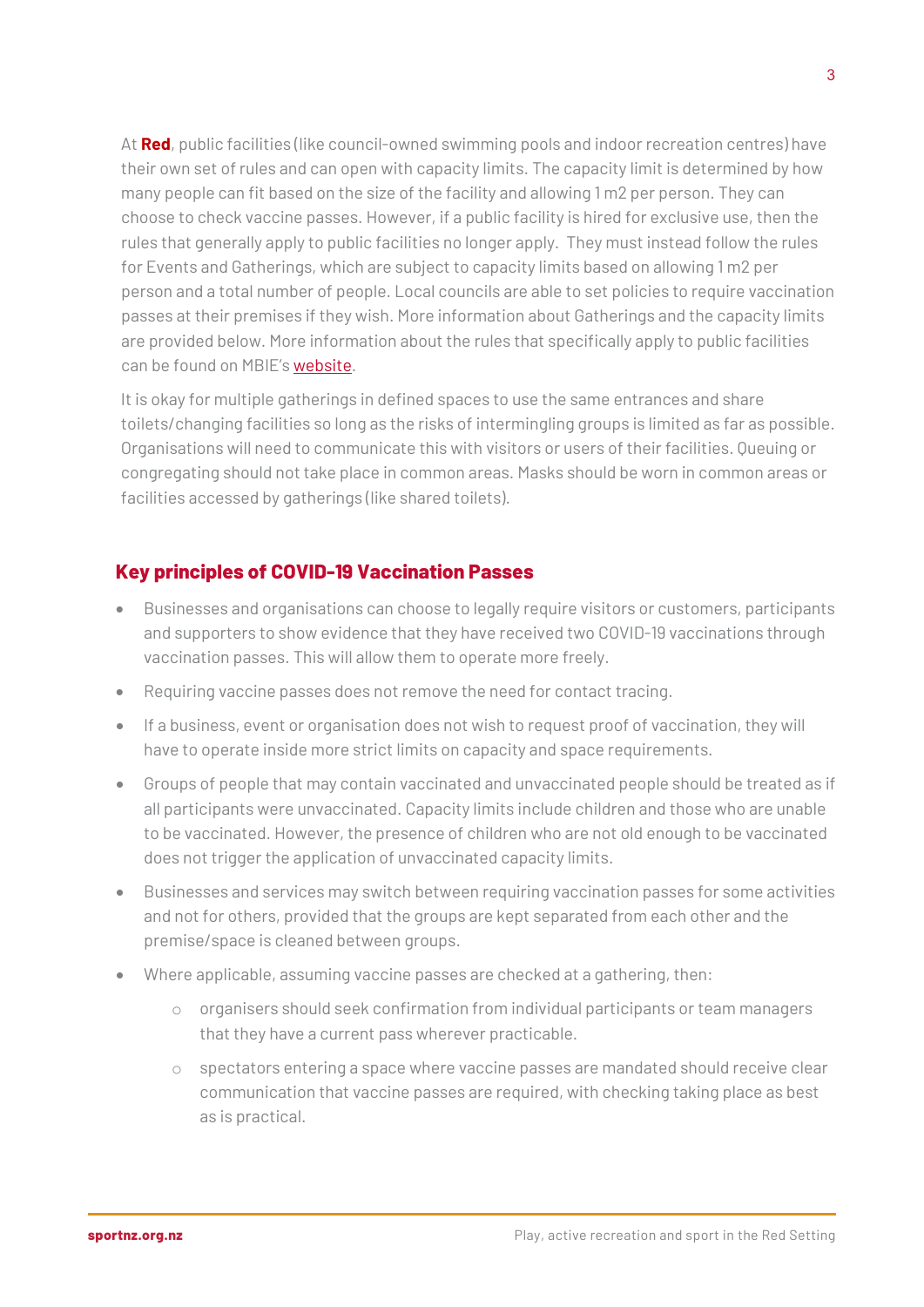## **2. Events at Red**

- Sport and recreation organisations will need to determine if their activity fits into the 'gathering' or the 'event' category because different rules apply to activities within these two categories. For the majority of circumstances, it will be clear whether something is an event or a gathering and you can follow the rules that apply.
- Indoor and outdoor sporting and recreational events at **Red** that check vaccine passes can have up to 100 people per defined space, as long as the facility/venue is large enough to allow enough space for at least 1 metre per person
- Indoor and outdoor sporting and recreational events at **Red** that do not require checking of vaccine passes cannot go ahead.
- Further guidance about Events can be found on MBIE's **website**.

#### **For key definitions see: [Glossary](#page-14-0)**

• For a full list of definitions, see the [COVID-19 Public Health Response \(Protection Framework\)](https://www.legislation.govt.nz/regulation/public/2021/0386/latest/whole.html)  [Order 2021.](https://www.legislation.govt.nz/regulation/public/2021/0386/latest/whole.html)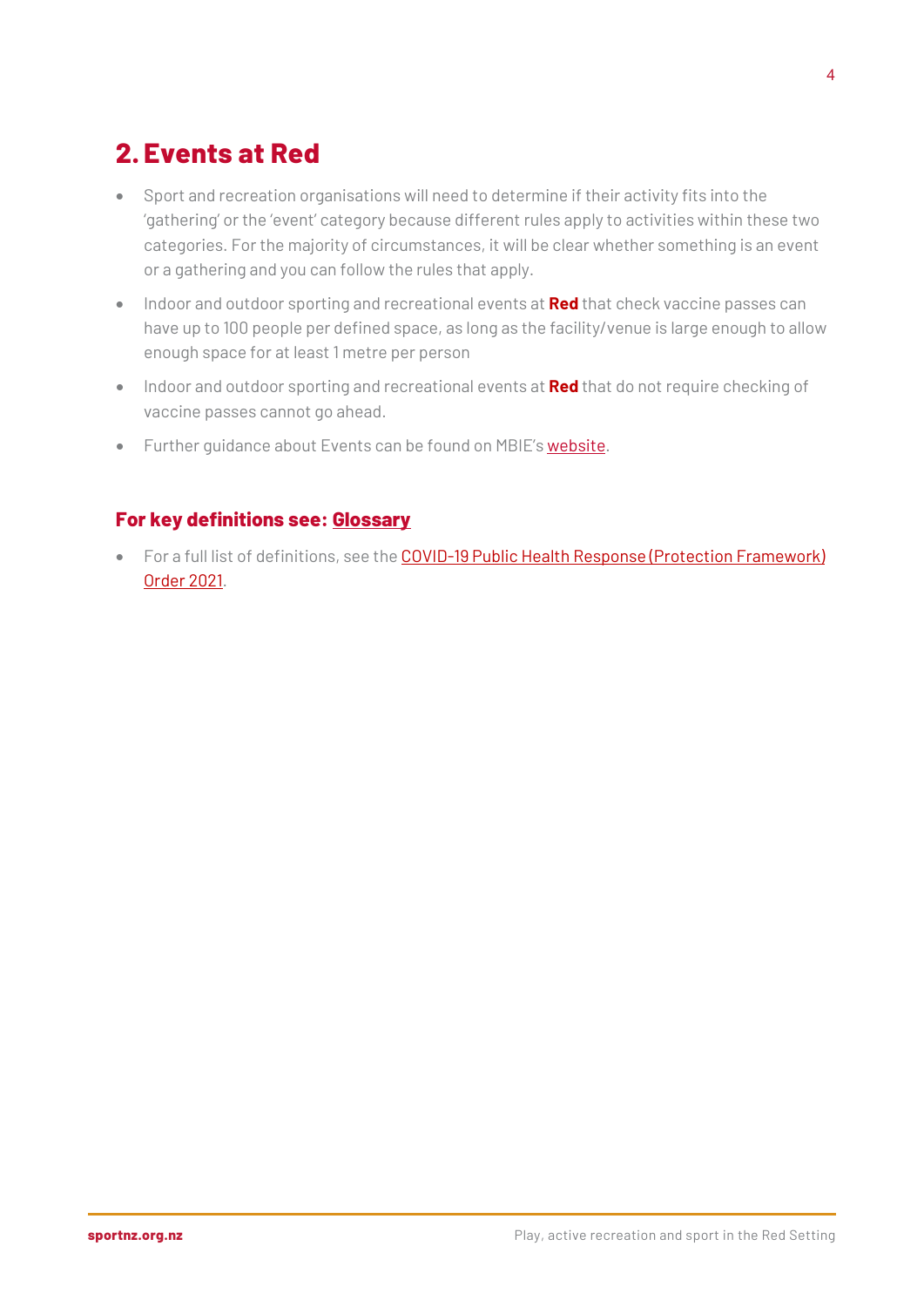## **3. Community sport at Red**

For the purposes of this guidance, sport can be a team sport or individual sport, contact or closeproximity activity, or non-contact activity.

#### **Indoor community sport**

- Most indoor community sport should follow the rules for Gatherings.
- This is different for indoor community sport that takes place at a public recreation centre, which should follow the rules for Public Facilities in most cases (see below for more detailed guidance on indoors community sport at public recreation centres).
- There are no requirements for physical distancing while playing indoor community sport.
- Multiple groups can operate simultaneously if they remain separated within defined spaces. The capacity limits for these defined spaces depends on whether the indoor facility checks vaccine passes or not to enable entry.
- All parts of an indoor facility can open, but may need to follow different rules, such as cafes or swimming pools.
- Note: capacity limits are different for indoor public facilities like recreation centres if they are not hired for exclusive use. See below.

| Where <b>vaccine passes</b> are checked                                                                                                                                                                                                                                                                                                                                                                                                                                                                                                                                                                                                                                                                                                                                                                                                                | Where <u>no vaccine passes</u> checked (or not<br>everyone you are with are vaccinated)                                                                                                                                                                                                                                                                                                                                                                                                                                                                                                                                                                                                                                                |
|--------------------------------------------------------------------------------------------------------------------------------------------------------------------------------------------------------------------------------------------------------------------------------------------------------------------------------------------------------------------------------------------------------------------------------------------------------------------------------------------------------------------------------------------------------------------------------------------------------------------------------------------------------------------------------------------------------------------------------------------------------------------------------------------------------------------------------------------------------|----------------------------------------------------------------------------------------------------------------------------------------------------------------------------------------------------------------------------------------------------------------------------------------------------------------------------------------------------------------------------------------------------------------------------------------------------------------------------------------------------------------------------------------------------------------------------------------------------------------------------------------------------------------------------------------------------------------------------------------|
| If vaccine passes are checked,<br>$\bullet$<br>then the capacity limit is<br>determined by how many people<br>can fit based on the size of the<br>venue and allowing 1 metre of<br>space per person. For example, if<br>the facility is 50m2, then you could<br>host up to 50 people.<br>The maximum number of people<br>$\bullet$<br>allowed to meet is 100 people.<br>Multiple groups (of up to 100 each)<br>$\bullet$<br>can participate in indoor active<br>recreation if they can be<br>separated by defined spaces.<br>Capacity limits include children.<br>$\bullet$<br>Children under the age of 12 who<br>$\bullet$<br>cannot be vaccinated are treated<br>as if they have a vaccine pass.<br>Capacity limits do not include<br>$\bullet$<br>workers of the indoor facility.<br>Attendees do not have to<br>$\bullet$<br>physically distance. | The ultimate capacity limit for the<br>$\bullet$<br>venue is determined by how many<br>people can fit based on the size of<br>the facility allowing 1 metre of space<br>per person. For example, if the<br>facility is 50m2, then you could host<br>up to 50 people.<br>The maximum number of people<br>$\bullet$<br>allowed to meet is 25 people.<br>Attendees do not have to physically<br>$\bullet$<br>distance from others in their group.<br>Multiple groups (of up to 25 each) can<br>$\bullet$<br>participate in indoor active<br>recreation if they can be separated<br>by defined spaces.<br>Capacity limits include children.<br>$\bullet$<br>Capacity limits do not include<br>$\bullet$<br>workers of the indoor facility. |

#### **Indoor community sport at a private venue**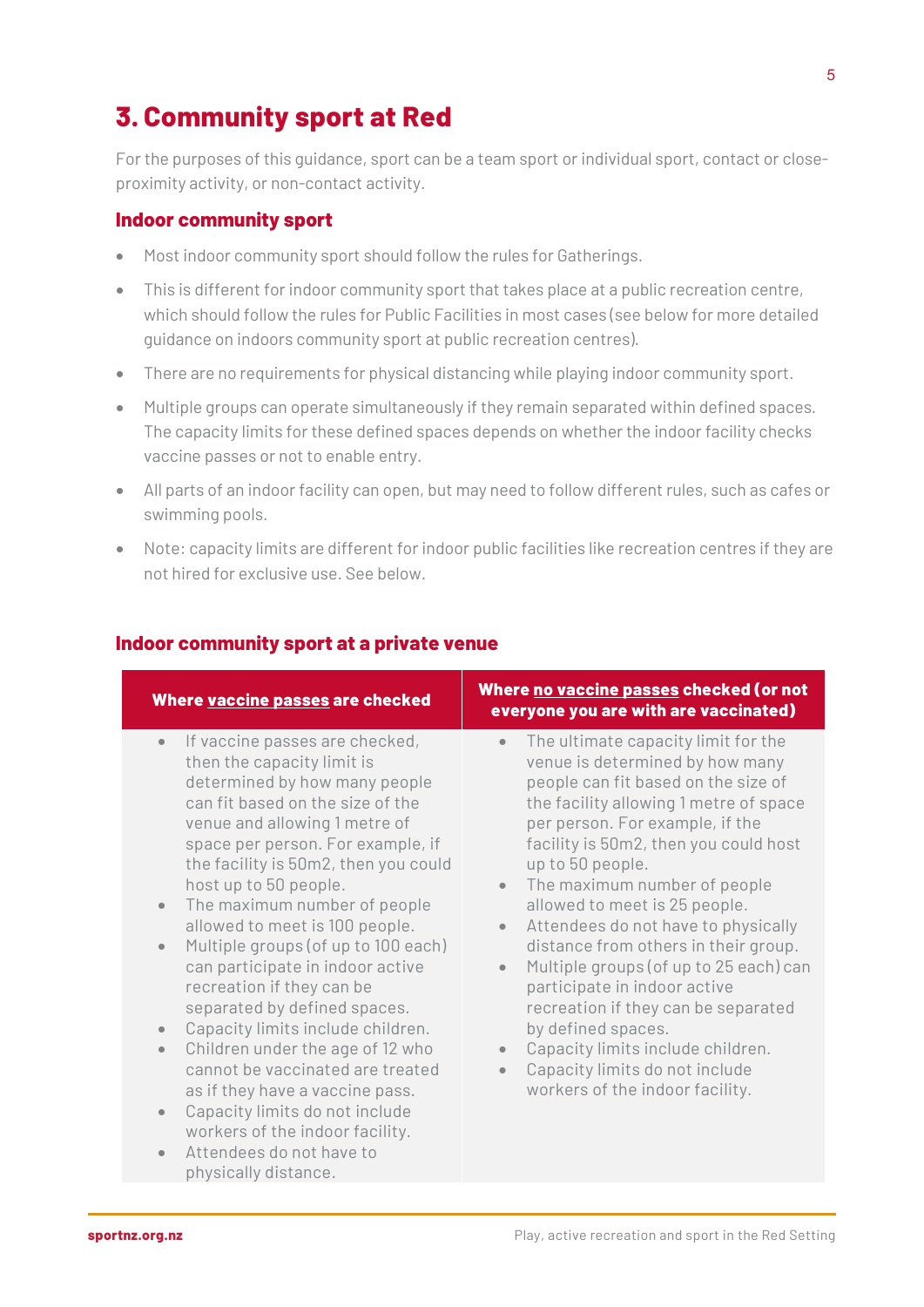• Checking of vaccine passes is required as best as reasonably practicable.

#### **Indoor community sport at a public recreation centre**

- The capacity of a public recreation centre is determined by how many people can fit based on the size of the facility with an allowance of 1 metre of space per person. There is no maximum number of people allowed.
- This capacity limit includes children. Children under the age of 12 who cannot be vaccinated are treated as if they have a vaccine pass.
- This capacity limit does not include workers.
- Attendees do not have to physically distance.
- Public recreation centres can choose to check vaccines, but this does not increase the number of people allowed in the facility.
- Note, capacity limits are different for public facilities if they are not hired for exclusive use. If the venue is hired for exclusive use, they must follow the rules for Gatherings listed above (see Indoor community sport at a private venue).

#### **Outdoor community sport**

- All outdoor community sport should follow the rules for Gatherings.
- There are no requirements for physical distancing while playing outdoor community sport.
- Multiple groups can operate simultaneously if they remain separated within defined spaces. The limit for these defined spaces depends on whether vaccine passes are checked.
- All parts of an indoor facility that is linked to an outdoor sport can open (for example, the bar at a bowls club), but may need to follow different rules, such as retail or hospitality.

- If vaccine passes are checked, then the capacity limit is determined by how many people can fit based on the size of the location and allowing 1 metre of space per person. For example, if the space is 50m2, then you could host up to 50 people.
- The maximum number of people allowed to meet is 100 people.
- Multiple groups (of up to 100 each) can participate in outdoor community sport if they can be separated by defined spaces. This might include the players and coaches being one gathering, and having spectators separated as other gatherings.

#### **Where vaccine passes are checked Where no vaccine passes checked (or not everyone you are with are vaccinated)**

- If vaccine passes are not checked, or not everyone you are with is vaccinated, then the capacity limit is determined by how many people can fit based on the size of the facility allowing 1 metre of space per person. For example, if the facility is 50m2, then you could host up to 50 people.
- The maximum number of people allowed to meet is 25 people.
- Multiple groups (of up to 25 each) can participate in outdoor community sport if they can be separated by defined spaces. This might include the players being one gathering, and having spectators and coaches separated as other gatherings.
- This capacity limit includes children.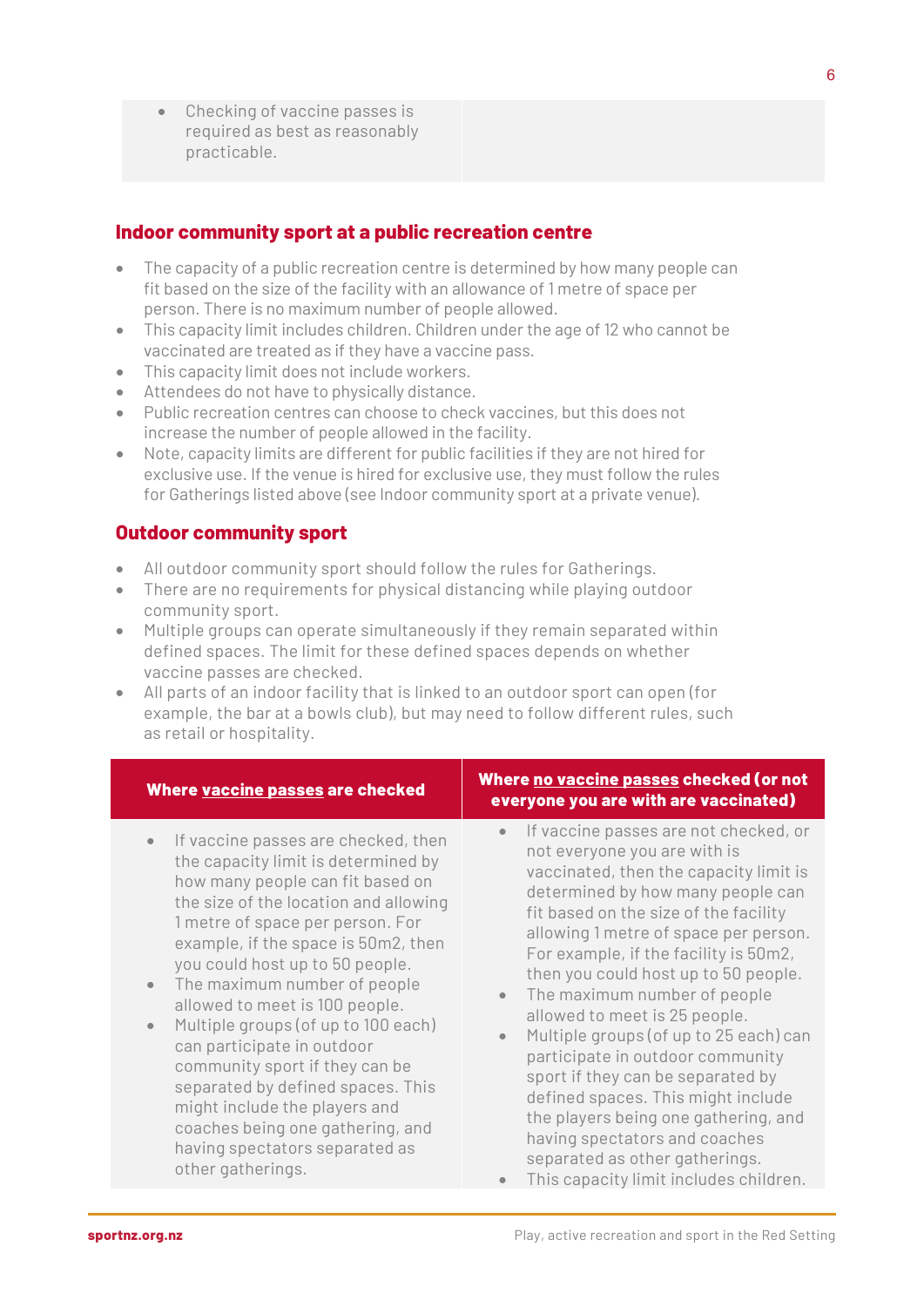- This capacity limit includes children. Children under the age of 12 who cannot be vaccinated are treated as if they have a vaccine pass.
- This capacity limit does not include workers of the outdoor venue.
- Attendees, including spectators, do not have to physically distance but defined gatherings do need to remain distanced outdoors.
- Checking of vaccine passes is required as best as reasonably practicable.
- This capacity limit does not include workers of the outdoor venue.
- Attendees, including spectators, do not have to physically distance but defined gatherings do need to remain distanced outdoors.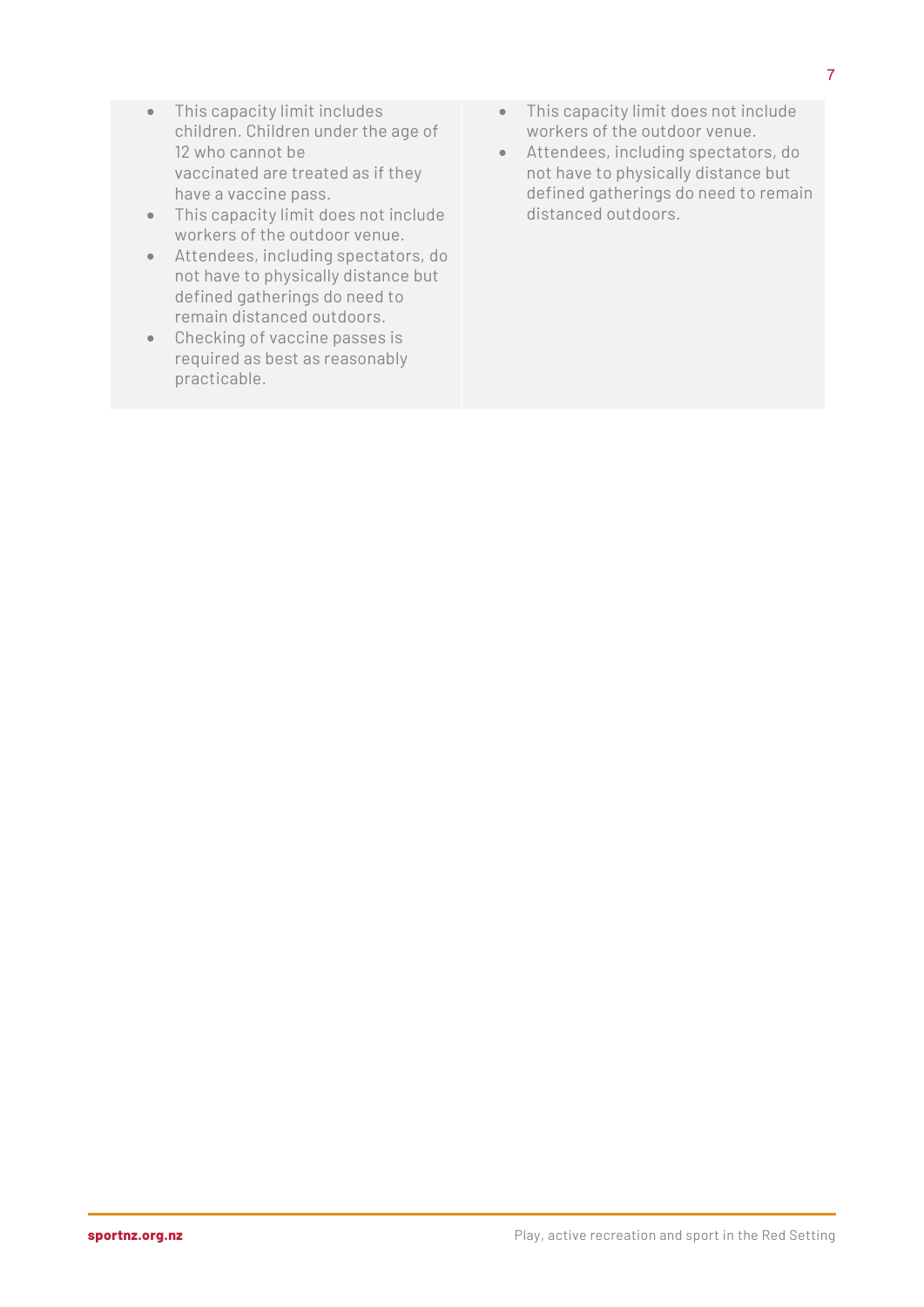## **4.Active recreation at Red**

Active recreation includes walking, swimming laps at the pool or going to the gym.

At **Red**, the rules managing active recreation depend on whether the activity is inside or outside and what facilities are allowed to open:

- If you are participating in active recreation with others follow the rules for Gatherings.
- If you are participating in active recreation at a council-owned recreation centre, follow the rules for Public facilities.
- Guidance for activities in swimming pools indoor and outdoor is provided in the tables below.
- Guidance for accessing gyms is provided in the tables below.
- You can use playground equipment and benches in public spaces for active recreation and exercise.
- There are no requirements for physical distancing from other people within your gathering while doing active recreation indoors or outdoors.
- These rules may be particularly important for public facilities run by local government (such as swimming pools or indoor recreation centres), who are able to elect to use vaccine passes to allow entry to their facilities. Note: capacity limits are different for indoor public facilities like recreation centres if they are not hired for exclusive use. See below.
- Multiple groups can operate simultaneously if they remain separated within defined spaces. The capacity limits for these defined spaces depends on whether vaccine passes are checked to enable entry.
- All parts of an indoor facility can open (for example, a café or shop), but may need to follow different rules, such as those relating to retail or hospitality. See MBIE'[s website](https://www.business.govt.nz/covid-19/covid-19-protection-framework/public-facilities/) for more information.
- You are able to drive outside your region for active recreation as long as there are no relevant regional boundary restrictions in place.

| Where vaccine passes are checked                                                                                                                                                                                                                                                                                                            | Where no vaccine passes checked (or not<br>everyone you are with are vaccinated)                                                                                                                                                                                                                                                          |
|---------------------------------------------------------------------------------------------------------------------------------------------------------------------------------------------------------------------------------------------------------------------------------------------------------------------------------------------|-------------------------------------------------------------------------------------------------------------------------------------------------------------------------------------------------------------------------------------------------------------------------------------------------------------------------------------------|
| • If vaccine passes are checked, then<br>the capacity limit is determined by<br>how many people can fit based on<br>the size of the venue and allowing 1<br>metre of space per person. For<br>example, if the facility is 50m2, then<br>you could host up to 50 people.<br>• The maximum number of people<br>allowed to meet is 100 people. | The ultimate capacity limit for the<br>$\bullet$ .<br>venue is determined by how many<br>people can fit based on the size of<br>the facility allowing 1 metre of space<br>per person. For example, if the<br>facility is 50m2, then you could host<br>up to 50 people.<br>• The maximum number of people<br>allowed to meet is 25 people. |

#### **Indoor active recreation at a private facility or venue**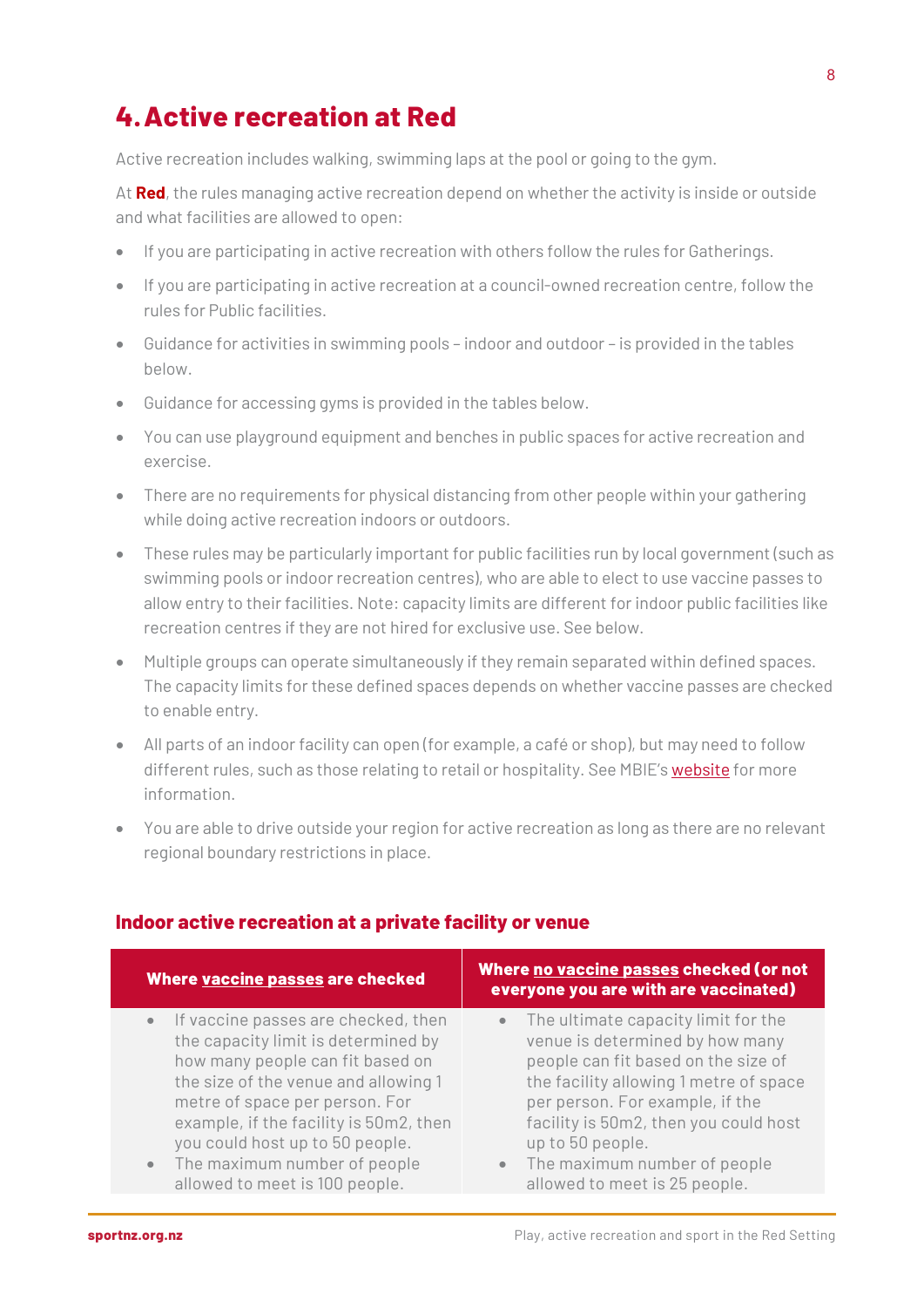- Multiple groups (of up to 100 each) can participate in indoor active recreation if they can be separated by defined spaces.
- Capacity limits include children.
- Children under the age of 12 who cannot be vaccinated are treated as if they have a vaccine pass.
- Capacity limits do not include workers of the indoor facility.
- Attendees do not have to physically distance.
- Checking of vaccine passes is required as best as reasonably practicable.
- Attendees do not have to physically distance from others in their group.
- Multiple groups (of up to 25 each) can participate in indoor active recreation if they can be separated by defined spaces.
- Capacity limits include children.
- Capacity limits do not include workers of the indoor facility.

#### **Indoor active recreation at a public recreation centre**

- The capacity of a public recreation centre is determined by how many people can fit based on the size of the facility with an allowance of 1 metre of space per person. There is no maximum number of people allowed.
- This capacity limit includes children. Children under the age of 12 who cannot be vaccinated are treated as if they have a vaccine pass
- This capacity limit does not include workers of the public recreation centre.
- Attendees do not have to physically distance.
- Public recreation centres can choose to check vaccines, but this does not increase the number of people allowed in the facility.
- Note, capacity limits are different for public facilities if they are not hired for exclusive use. If the venue is hired for exclusive use, they must follow the rules for Gatherings listed above (see Indoor active recreation at a private facility or venue).

| Where vaccine passes are checked                                                                                                                                                                                                                                                                                                                                  | Where no vaccine passes checked (or not<br>everyone you are with are vaccinated)                                                                                                                                                                                                                                                                                                         |
|-------------------------------------------------------------------------------------------------------------------------------------------------------------------------------------------------------------------------------------------------------------------------------------------------------------------------------------------------------------------|------------------------------------------------------------------------------------------------------------------------------------------------------------------------------------------------------------------------------------------------------------------------------------------------------------------------------------------------------------------------------------------|
| If vaccine passes are checked, then<br>$\bullet$<br>the capacity limit is determined by<br>how many people can fit based on<br>the size of the venue and allowing 1<br>metre of space per person. For<br>example, if the facility is 50m2, then<br>you could host up to 50 people.<br>The maximum number of people<br>$\bullet$<br>allowed to meet is 100 people. | If vaccine passes are not checked, or<br>not everyone you are with is<br>vaccinated, then the capacity limit is<br>determined by how many people can<br>fit based on the size of the facility<br>allowing 1 metre of space per person.<br>For example, if the facility is 50m2,<br>then you could host up to 50 people.<br>The maximum number of people<br>allowed to meet is 25 people. |

#### **Outdoor active recreation**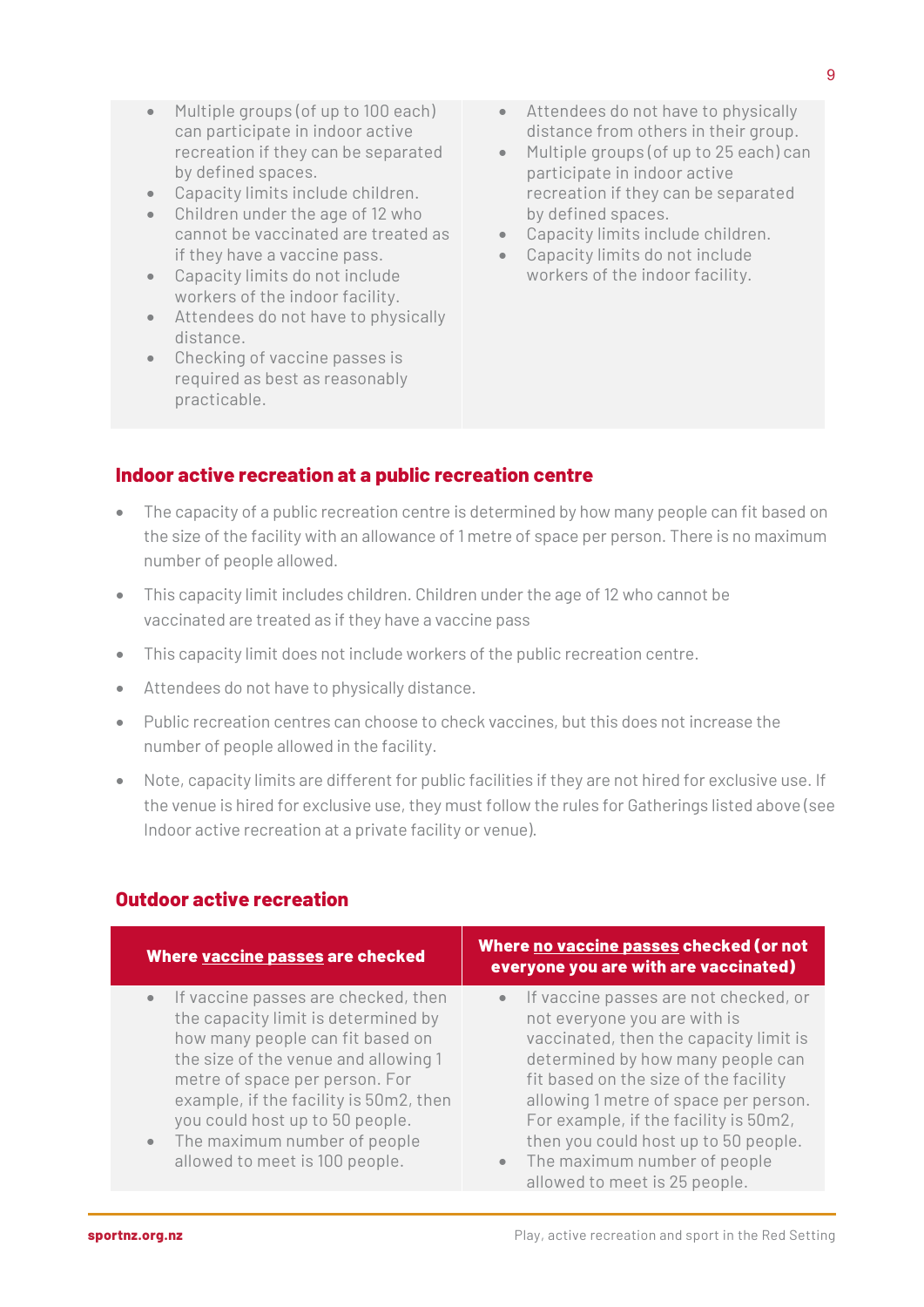- Multiple groups (of up to 100 each) can participate in outdoor active recreation if they can be separated by defined spaces.
- This capacity limit includes children. Children under the age of 12 who cannot be vaccinated are treated as if they have a vaccine pass.
- This capacity limit does not include workers of the outdoor venue.
- Attendees do not have to physically distance.
- Checking of vaccine passes is required as best as reasonably practicable.
- Attendees do not have to physically distance from others in their group.
- Multiple groups (of up to 25 each) can participate in outdoor active recreation if they can be separated by defined spaces.
- This capacity limit includes children.
- This capacity limit does not include workers of the outdoor venue.

#### **Active recreation at an Indoor or outdoor swimming pool**

- If you are undertaking pool-based active recreation at a public swimming pool (indoor and outdoor), then you should follow the rules for Public facilities. Public swimming pools can open at **Red** with no capacity limits but the number of people allowed is based on giving 1 metre of space per person.
- Guidance for private swimming pools (indoor and outdoor) is that at **Red**, if vaccine passes are used, the private pool can have up to 100 people based on the size of the facility and allowing 1 metre of space per person. Private pools cannot open at **Red** without using vaccine passes.
- Attendees do not have to physically distance.
- All parts of a swimming pool can open, but may need to follow different rules, such as cafes or gyms. See MBIE'[s website](https://www.business.govt.nz/covid-19/covid-19-protection-framework/public-facilities/) for more information about businesses.

#### **Active recreation and exercising at a gym**

- If you are doing active recreation inside a gym or other indoor exercise facility, then you need to follow the specific rules for Gyms, which vary depending on whether vaccine passes are checked or not.
- Any gym that checks vaccine passes can open at **Red** with up to 100 people. The capacity limit applies to each 'defined space', so you can have multiple gatherings if they can remain separate.
- Any gym that does not check vaccine passes cannot open at **Red**.
- Council-owned gyms also must follow these rules for Gyms.
- The rules are the same for a standalone gym or a gym inside another facility (e.g. a part of a swimming pool). These rules also include other parts of the gyms like saunas.
- All parts of the gym can open, but may need to follow different rules, such as cafes or swimming pools.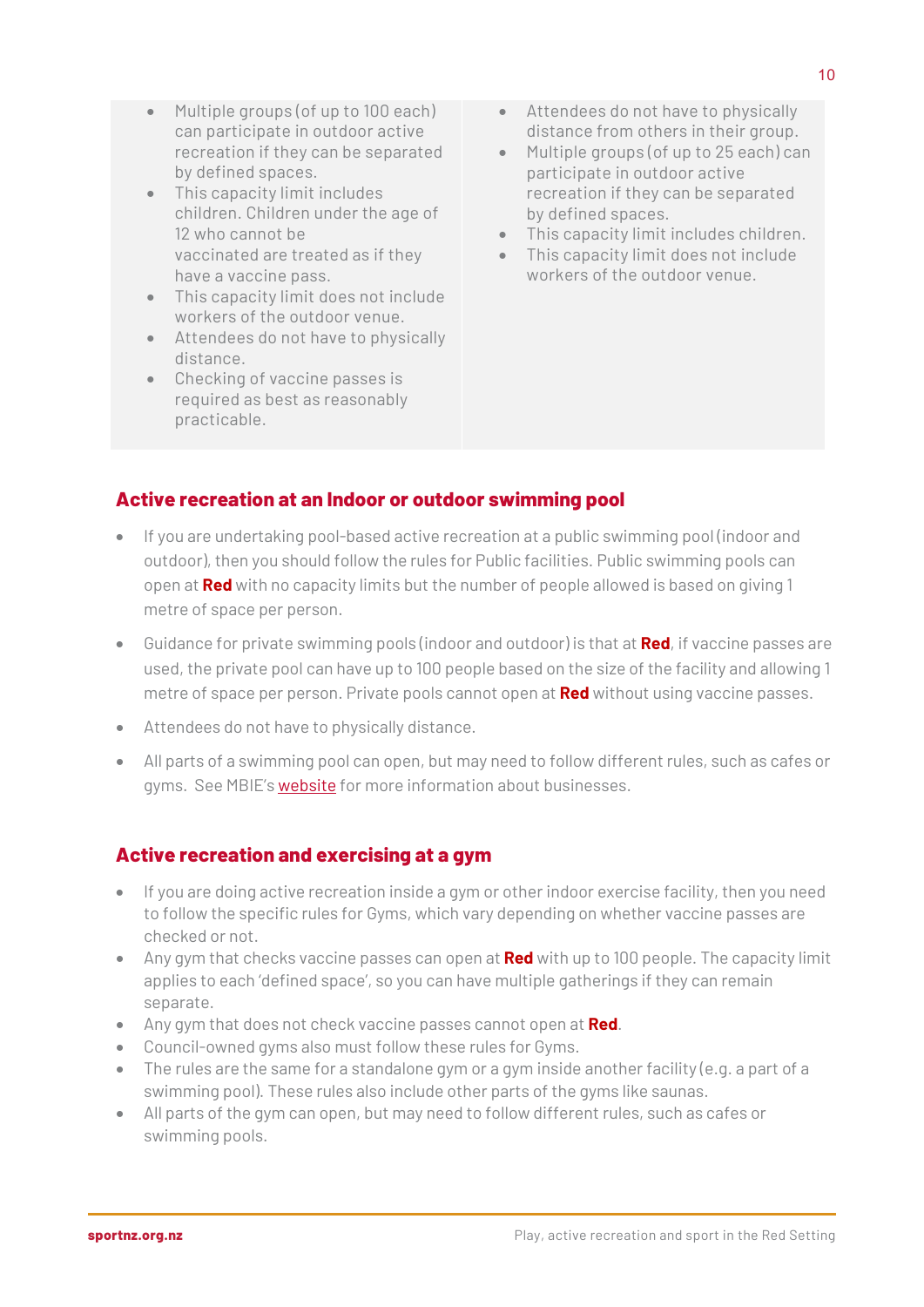| Where vaccine passes are checked                                                                                                                                                                                                                                                                                                                                                                                                                                                                                                                                                                                                                                                                                                                                                                                      | <u>Where no vaccine passes checked (or not</u><br>everyone you are with are vaccinated)                 |
|-----------------------------------------------------------------------------------------------------------------------------------------------------------------------------------------------------------------------------------------------------------------------------------------------------------------------------------------------------------------------------------------------------------------------------------------------------------------------------------------------------------------------------------------------------------------------------------------------------------------------------------------------------------------------------------------------------------------------------------------------------------------------------------------------------------------------|---------------------------------------------------------------------------------------------------------|
| If the gym checks vaccine passes,<br>$\bullet$<br>then the capacity limit is<br>determined by how many people can<br>fit based on the size of the facility<br>and allowing 1 metre of space per<br>person.<br>For example, if the facility is 50m2,<br>$\bullet$<br>then the gym could host up to 50<br>people.<br>The maximum number of people<br>$\bullet$<br>allowed to meet is 100 people.<br>This capacity limit includes<br>$\bullet$<br>children. Children under the age of<br>12 who cannot be<br>vaccinated are treated as if they<br>have a vaccine pass.<br>This capacity limit does not include<br>$\bullet$<br>workers at the gym.<br>Attendees do not have to physically<br>$\bullet$<br>distance.<br>Checking of vaccination passes are<br>$\bullet$<br>required as best as reasonably<br>practicable. | If the gym does not check vaccine<br>$\bullet$<br>passes, then gyms are not able to<br>open or operate. |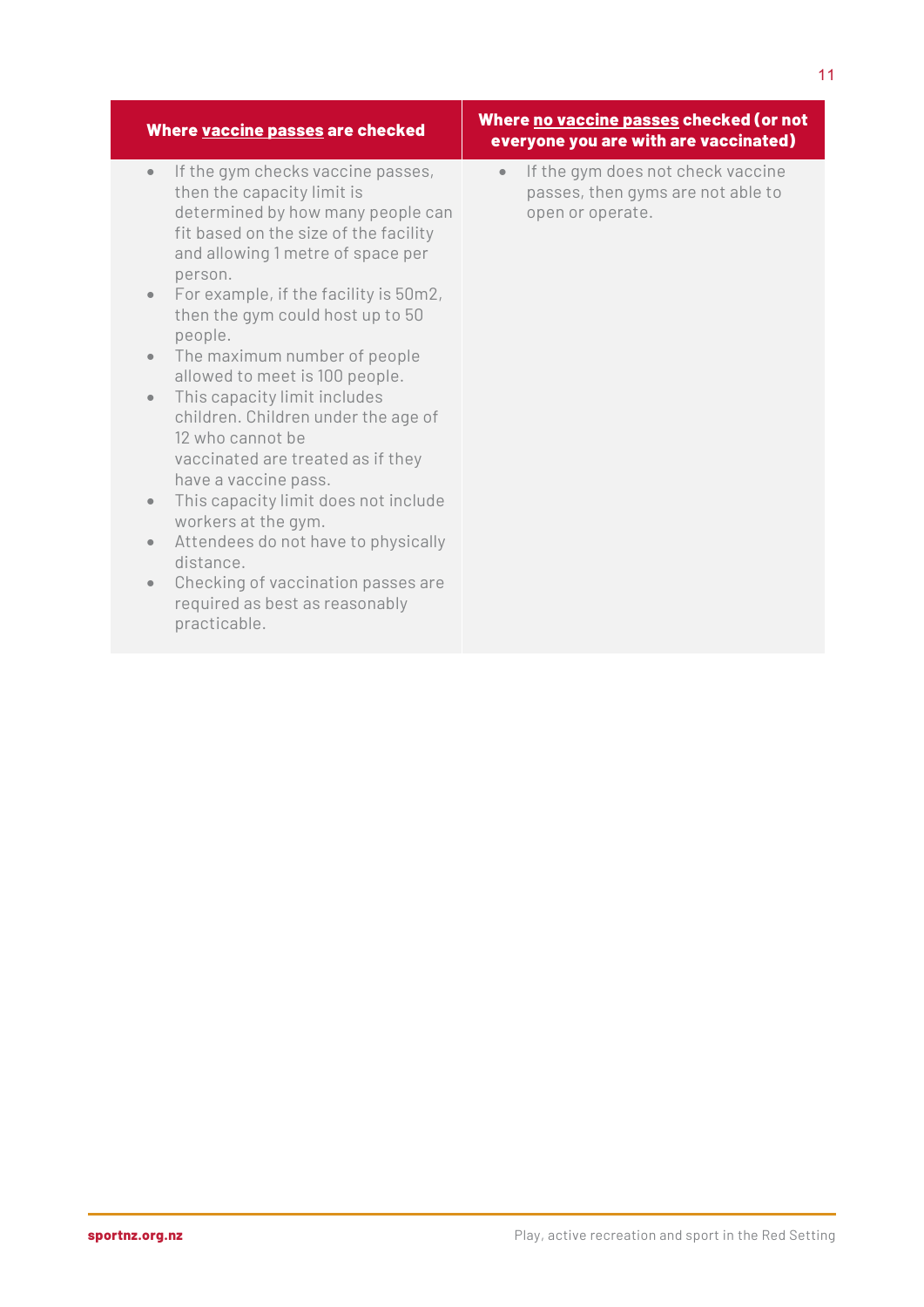## **5. Outdoor water-based activities at Red**

This includes all water-based activities that do not take place at an indoor or outdoor swimming pool, such as sailing (per boat), or close-contact ocean swimming and kayaking in groups.

- All casual, unorganised or organised water-based activities should follow the rules for Gatherings.
- Further guidance about what kind of organised water-based activities meet the threshold for Events will be drafted soon.
- The number of people who can attend the gathering depends on whether vaccine passes are checked or not. However, you do not need to check vaccine passes of other groups who are also doing unorganised water-based activities near you. You should remain two metres away from all other gatherings of people to remain in defined spaces.
- Participants do not need to maintain physical distancing while playing or participating.

| Where vaccine passes are checked                                                                                                                                                                                                                                                                                                                                                                                                                                                                                                                                                                             | Where no vaccine passes checked (or not<br>everyone you are with are vaccinated)                                                                                                                                                                                                                                                                                                                                                                 |
|--------------------------------------------------------------------------------------------------------------------------------------------------------------------------------------------------------------------------------------------------------------------------------------------------------------------------------------------------------------------------------------------------------------------------------------------------------------------------------------------------------------------------------------------------------------------------------------------------------------|--------------------------------------------------------------------------------------------------------------------------------------------------------------------------------------------------------------------------------------------------------------------------------------------------------------------------------------------------------------------------------------------------------------------------------------------------|
| If vaccine passes are checked,<br>$\bullet$<br>then the maximum number of<br>people allowed to participate in<br>outdoor water-based activities is<br>100 people.<br>This capacity limit includes<br>children. Children under the age of<br>12 who cannot be<br>vaccinated are treated as if they<br>have a vaccine pass.<br>Multiple groups can participate in<br>an outdoor water-based activity if<br>the groups can remain separated<br>by 2 metres at all times.<br>Attendees do not have to<br>physically distance.<br>Checking of vaccine passes is<br>required as best as reasonably<br>practicable. | If vaccine passes are not checked,<br>$\bullet$<br>or not everyone you are with is<br>vaccinated, then you can meet up to<br>25 people.<br>Attendees do not have to physically<br>$\bullet$<br>distance from others in their group.<br>This capacity limit includes<br>$\bullet$<br>children.<br>Multiple groups can participate in an<br>$\bullet$<br>outdoor water-based activity if they<br>can remain separated by 2 metres<br>at all times. |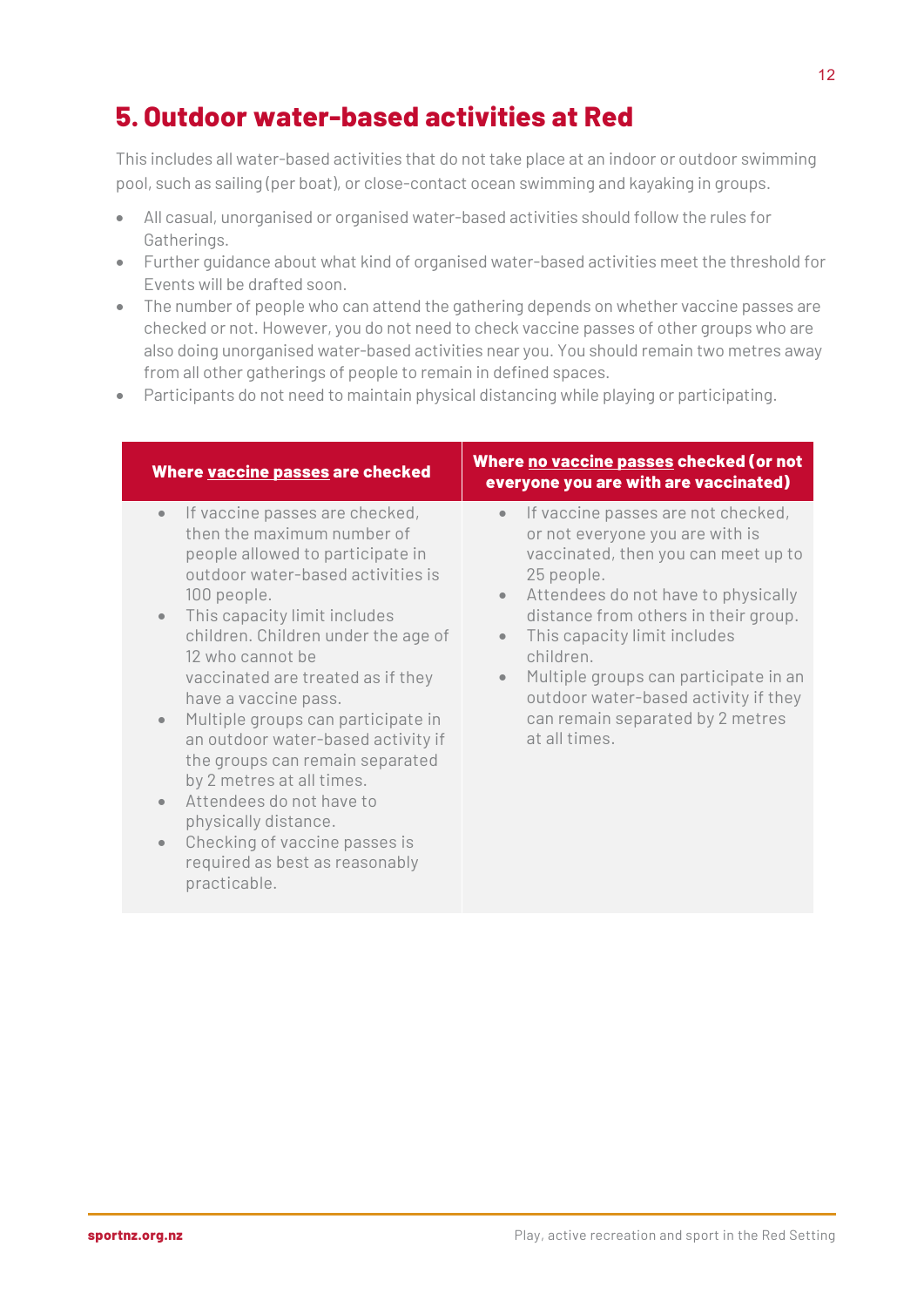## **6. Play at Red**

This advice covers informal play in homes, neighbourhoods and playgrounds.

At the **Red** setting, if you are meeting whānau, friends or others to play together at a home or public place then you should follow the rules for Gatherings.

- The number of people who can attend the gathering depends on whether vaccine passes are checked or not. There can be multiple gatherings at one venue. Each gathering needs to remain in a defined space while playing.
- However, it is not expected that you need to check vaccine passes of other groups who are at the park or public place. You should remain two metres away from all other gatherings of people to remain in defined spaces.
- All outdoor parks, fields and playgrounds are open for play.
- You are able to drive outside your region to play in a public space if there are no regional boundary restrictions.

| Where vaccine passes are checked                                                                                                                                                                                                                                                                                                                                                                                                                                                                                                                                                                                                                                                                                                                                                                                                                                          | Where no vaccine passes checked (or not<br>everyone you are with are vaccinated)                                                                                                                                                                                                                                                                                                                                                                                                   |
|---------------------------------------------------------------------------------------------------------------------------------------------------------------------------------------------------------------------------------------------------------------------------------------------------------------------------------------------------------------------------------------------------------------------------------------------------------------------------------------------------------------------------------------------------------------------------------------------------------------------------------------------------------------------------------------------------------------------------------------------------------------------------------------------------------------------------------------------------------------------------|------------------------------------------------------------------------------------------------------------------------------------------------------------------------------------------------------------------------------------------------------------------------------------------------------------------------------------------------------------------------------------------------------------------------------------------------------------------------------------|
| If you check vaccine passes at this<br>$\bullet$<br>gathering, then the capacity limit is<br>determined by how many people can<br>fit based on the size of the location<br>and allowing 1 metre of space per<br>person. For example, if the facility<br>is 50m2, then you could host up to<br>50 people.<br>The maximum number of people<br>$\bullet$<br>allowed to meet is 100 people.<br>Multiple groups (of up to 100 each)<br>$\bullet$<br>can play outdoors if the groups can<br>remain separated by 2 metres at all<br>times.<br>This capacity limit includes<br>$\bullet$<br>children. Children under the age of<br>12 who cannot be<br>vaccinated are treated as if they<br>have a vaccine pass.<br>Attendees do not have to physically<br>$\bullet$<br>distance.<br>Checking of vaccine passes is<br>$\bullet$<br>required as best as reasonably<br>practicable. | If you don't check vaccine passes at<br>$\bullet$<br>this gathering, or not everyone you<br>are with is vaccinated, then you can<br>meet up to 25 people based on<br>allowing 1 metre of space per<br>person.<br>Attendees do not have to physically<br>$\bullet$<br>distance from others in their group.<br>This capacity limit includes<br>$\bullet$<br>children.<br>Multiple groups can play outdoors if<br>$\bullet$<br>they can remain separated by 2<br>metres at all times. |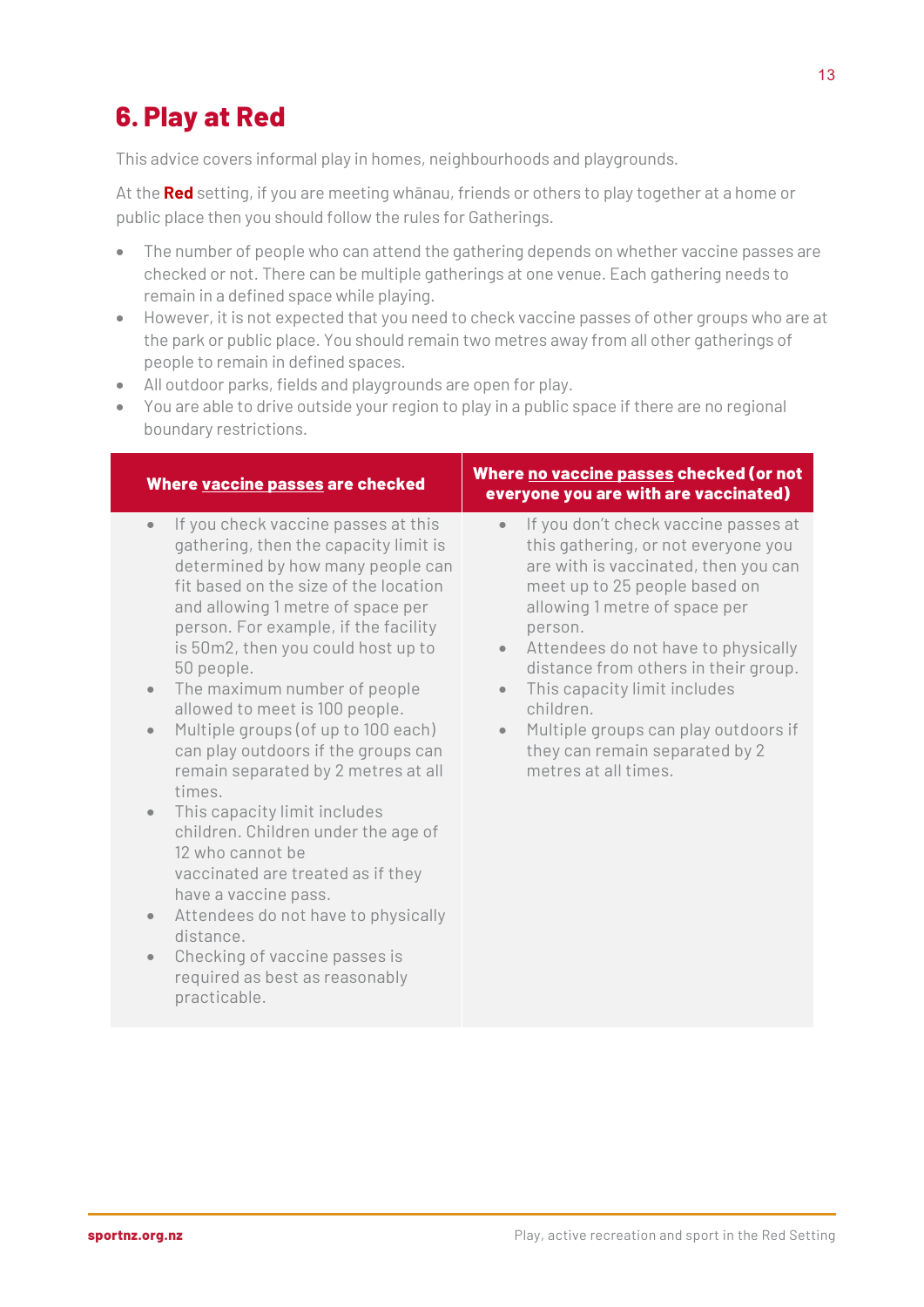## **7. Commercial activities at Red**

This includes facilities or venues that sell merchandise or run bar/café facilities.

At **Red**, sports and recreational facilities will need to consider all the relevant rules for the various activities that occur within the commercial premises that they run.

- Retail facilities can open with capacity limits based on allowing each person 1 metre of space.
- Working from home may be appropriate for some staff.
- Individual businesses should follow **MBIE** and **WorkSafe NZ** advice.

| Where vaccine passes are checked                                                                                                                                                                                                                                                                                                                                                                                                                                                                                                                                                                                                                                | Where no vaccine passes checked (or not<br>everyone you are with are vaccinated)                                                                                                                  |
|-----------------------------------------------------------------------------------------------------------------------------------------------------------------------------------------------------------------------------------------------------------------------------------------------------------------------------------------------------------------------------------------------------------------------------------------------------------------------------------------------------------------------------------------------------------------------------------------------------------------------------------------------------------------|---------------------------------------------------------------------------------------------------------------------------------------------------------------------------------------------------|
| Hospitality venues can have up to<br>$\bullet$<br>100 people in their venue based on<br>allowing each person 1 metre of<br>space. All customers must be<br>seated and separated.<br>This capacity limit includes<br>$\bullet$<br>children. Children under the age of<br>12 who cannot be<br>vaccinated are treated as if they<br>have a vaccine pass<br>Any close contact businesses who<br>$\bullet$<br>are in the facility must have public<br>health requirements in place. See<br>MBIE's website for more<br>information about close contact<br>businesses.<br>Checking of vaccine passes is<br>$\bullet$<br>required as best as reasonably<br>practicable. | Hospitality venues can only operate<br>$\bullet$<br>as a takeaway service, following the<br>retail rules.<br>Any close contact businesses who<br>$\bullet$<br>are in the facility cannot operate. |